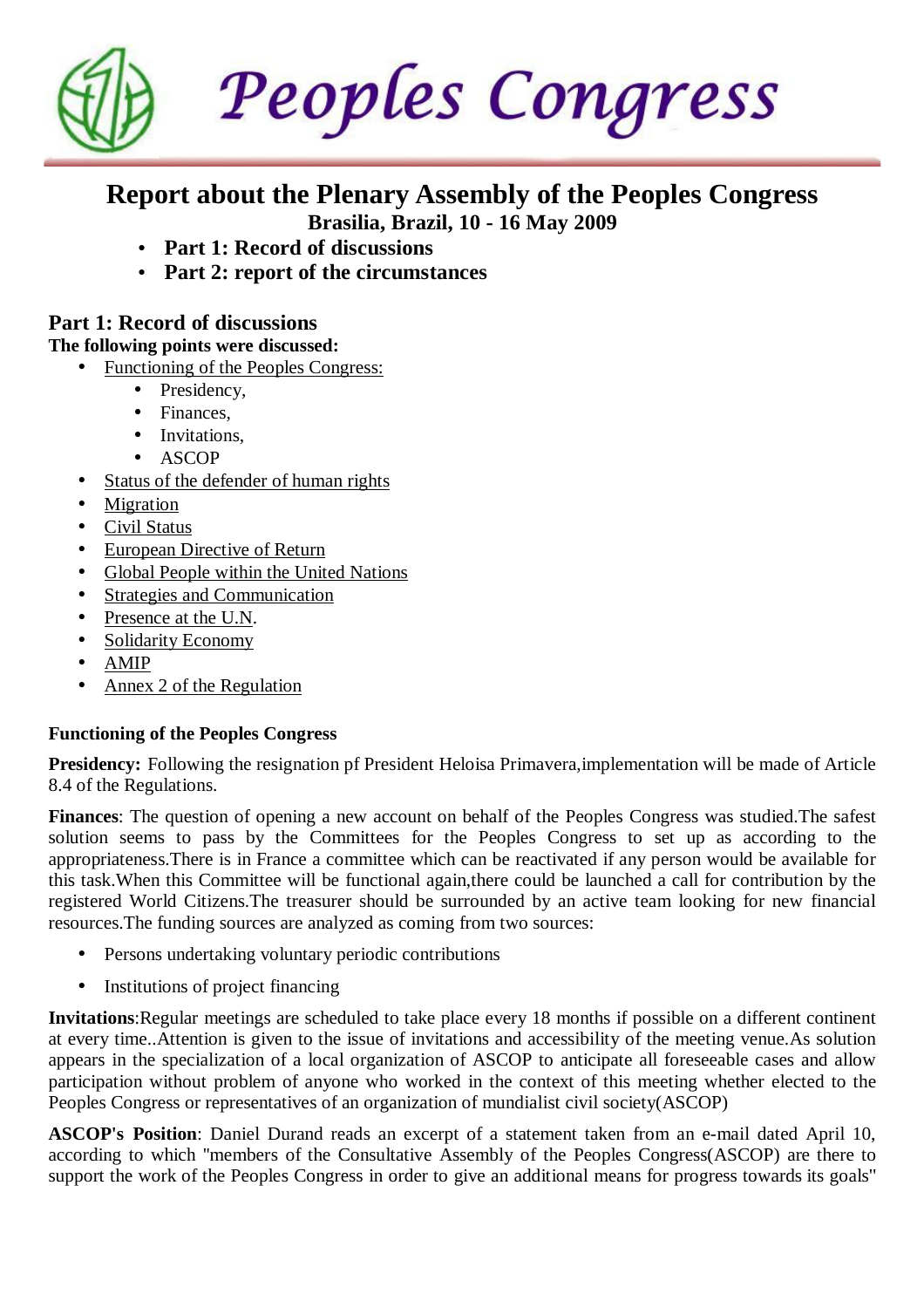#### **Status as defender of human rights**

Very often,the defenders of human rights are worried because of their activities,to imprisonment or interdiction from a few days stay.. An international convention under the auspices of the U.N. has been established(53/144) http;[/www.unhchr.ch/huridoca.nsf/\(Symbol\)A/RESS.53.144.Fr?OpenDocument](http://www.unhchr.ch/huridoca.nsf/(Symbol)A/RESS.53.144.Fr?OpenDocument) 

However there are inadequacies and non-compliance of engagements

**Members** of the Peoples Congress present in Brasilia decide by consensus to create an organism regrouping all persons or associations in order to create a global institution of human rights.

This institution will comprise of a legal and social body emanating from NGO's or organisms or anyone pursuing the same orientations for the defence or protection of human rights.

For this purpose the realization as soon as possible of human rights charter is envisaged for laying down the definitions and concrete actions for the defence of human rights.The final text should serve as the Defender of Human Rights from now on in countervailing power.

#### **Migration:**

The Peoples Congress received the call to speak on the status of migrants.In response,it agreed to the establishment of a working group which will aim to study both legal and financial means resulting in the establishment of a 'global status of migrants''The idea of a ''coalition'' of the Rights of migrants goes back to the previous proposal of a global human rights institution.

#### **Human Civil Status;**

Article 15 of the Universal Declaration of Human Rights provides that everyone has the right to a nationality. But the reality is far from that.A great number of people do not have any ''legal existence''.

They have no civil status either because they were not registered or that their names were removed.To these are added those who are in difficulty with the idea or the fact of the nationality,of membership to a nation and who wish to be recognized as human beings and not as nationals

#### *Knowing*

- *that the World Citizens Registry . was created to establish world electoral lists*
- *and that by necessity based on the question of identity do participate in this constitution.*

the Peoples Congress declares that every human being is entitled to a recognized existence and identity..It entrusts to the World Citizens Registry the organization of this civil status. It recommends to the Registry to make proof of discernment and the necessary reserves in the realization of this task.

#### **European Directive of Return:**

The present Assembly in Brasilia has heard the report of Daniel Durand who presented the work conducted at the initiative of the Group of World Citizens in Correze(France) and whose petition has gathered 350 signatures.On March ,2009 the World Citizens Centre in Correze sent the results of this petition to various officials and elected Europeans but without much success.The Centre wishes that the Peoples Congress act by the European authorities in reaffirming the rights to every human being.

This issue has sparked a heated debate because the problems of migration are not felt everywhere on earth with the same seriousness.

Nevertheless,the problem is not just only European.It concerns more and more countries that are slowly sinking in xenophobic policies.The United States against Mexico,Haitians and Dominicans in the other Caribbean islands,growing problems among African countries where the search for national identity is still done by mimicry of the former colonizers,not to mention the situation in Sri Lanka and several countries of the former USSR. The initiative of the World Citizens group of Correze call upon the Peoples Congress on the situation in Europe.That is what the Peoples Congress should respond to as well as to calls that may come from other parts of the planet on the same subject.

Finally the assembly is in agreement by consensus on the necessary action.People who will get involved and the ways to implement are yet to be defined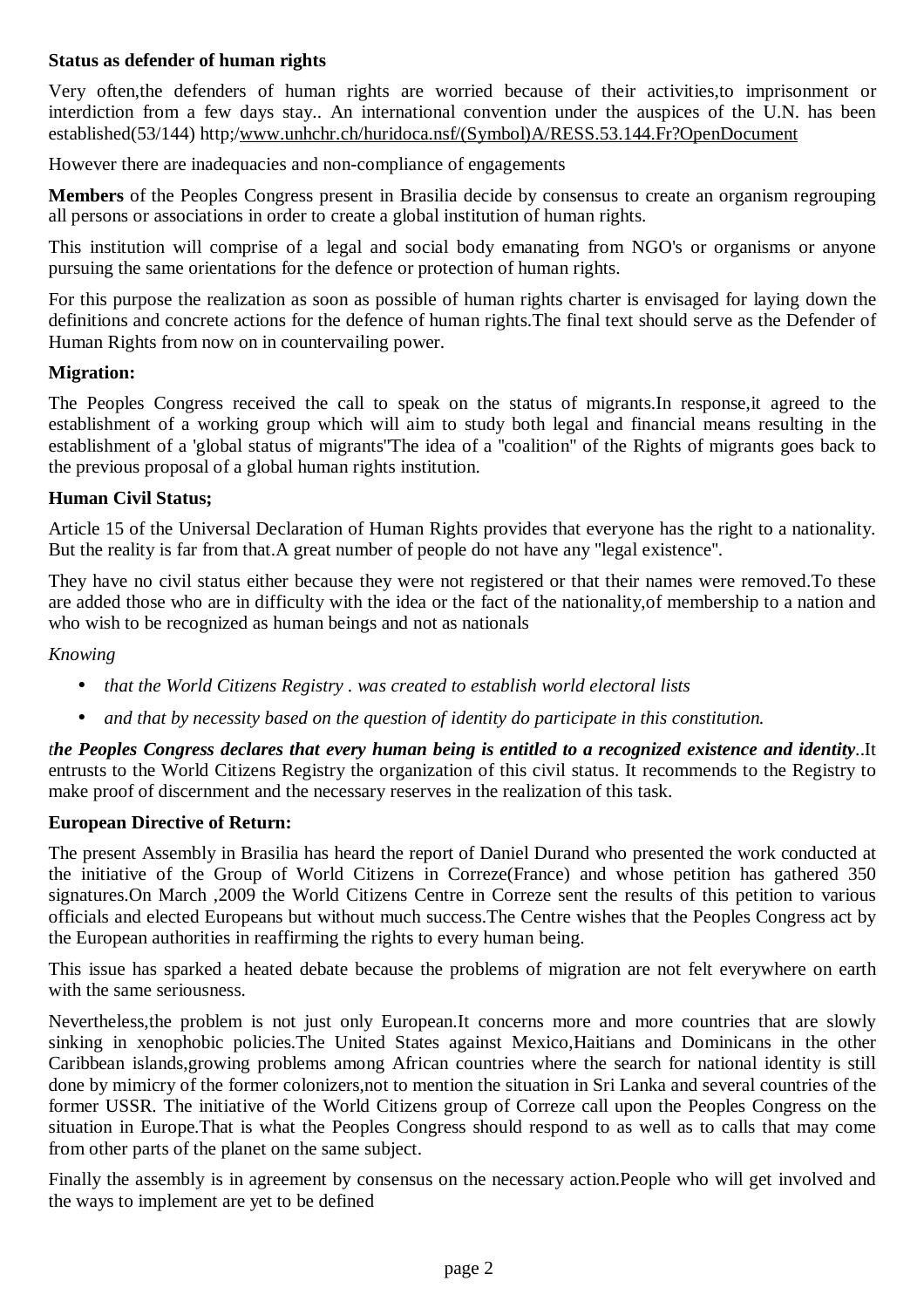# **Global People within the United Nations**

Following ASCOP's debate on the sixtieth anniversary of the Universal Declaration of Human Rights(http:/ [www.recim.org/ascop/debat02-fr.htm\)\(January](http://www.recim.org/ascop/debat02-fr.htm)(January) 2008),a joint declaration has been produced which was signed among others by 30 organizations.http:/[www.recim.org/ascop/dudh60fr.htm](http://www.recim.org/ascop/dudh60fr.htm). The next step already announced at the press conference on September 4 in Paris. http:/[www.recim.org/ascop/pr11.fr.htm](http://www.recim.org/ascop/pr11.fr.htm) is to make it possible that the people of the world be directly represented at the U.N..This project is not that of representation made by elected representatives(eg UNPA project) but the presence of a voice of the people inside the United Nations like the girl who spoke before the senate in Brazil on the Amazonia.And to achieve this goal the ''Act For Human Rights'' would want to see the establishment of a broad coalition whose first members are the thirty signatory organizations .But before proceeding with this action, ''Act For Human Rights'' would like the Peoples Congress decide on such a project.

The present Assembly in Brasilia admits the appropriateness of such a presence,however considers necessary a definition of the project more extensively on the mediations and the conditions for exercising such a right.

The association ''Act For Human Rights'' is invited to continue its work and to give a report on it during the next session of the Peoples Congress.

#### **Strategic Alliances and Communications**

Robert Wheeler provides several opportunities for collaboration.He has identified 6 which were the subject of a working paper distributed during the meeting and among which :

- Josep Ortega has created a ''global democratic movement''called ''wave''. The Peoples Congress and ASCOP could be co-founders.
- World Citizens Day, March 20, may unite several organizations for the promotion of this day:''We the World''+the Peoples Congress+the World Citizens Registry+ASCOP+ with the support of T.V. Suprem and other means of communication.
- Transform the world ,with globaldemo.org''. It's an organization that organizes campaigns for global democracy.
- Global Alliance for the transformation of the United Nations.(WATUN) http./[www.transformun.org/](http://www.transformun.org/) of which it's a member of the Executive Committee.

Collaboration with the movement ''We the World'' http/[www.wetheworld.org](http://www.wetheworld.org)

Communication:Rob Wheeler suggests that there is a specific site of the Peoples Congress whose agenda would be available including member organizations of ASCOP and which will include

- internal communication
- texts
- declarations
- reports
- conferences

#### **Representation at the U.N.:**

The Peoples Congress will demand to be represented at the U.N.. Rob Wheeler is in charge of the necessary formalities.

#### **Solidarity Economy**

:Roger Winterhalter summarized in a few cliches what solidarity economy is,citing on passage Heloisa Primavera who is ,according to him one of the best propagandists of the solidarity money across Latin America.In Europe the most spread solidarity money is the ''soil''and on this note he distributes a little brochure of which one can find the essential on internet:htpp:/[www.sol-reseau.coop/](http://www.sol-reseau.coop/)

The basic principle is to reverse the relationship between economy and human

The project presented by Roger Winterhalter turns around the experimental edition of a journal ''Colibri'' for which he invites everyone of the participants and the readers of journals and reports of the meeting of Brasilia to send him ''index card experience'' on each of the activities in link with world citizenship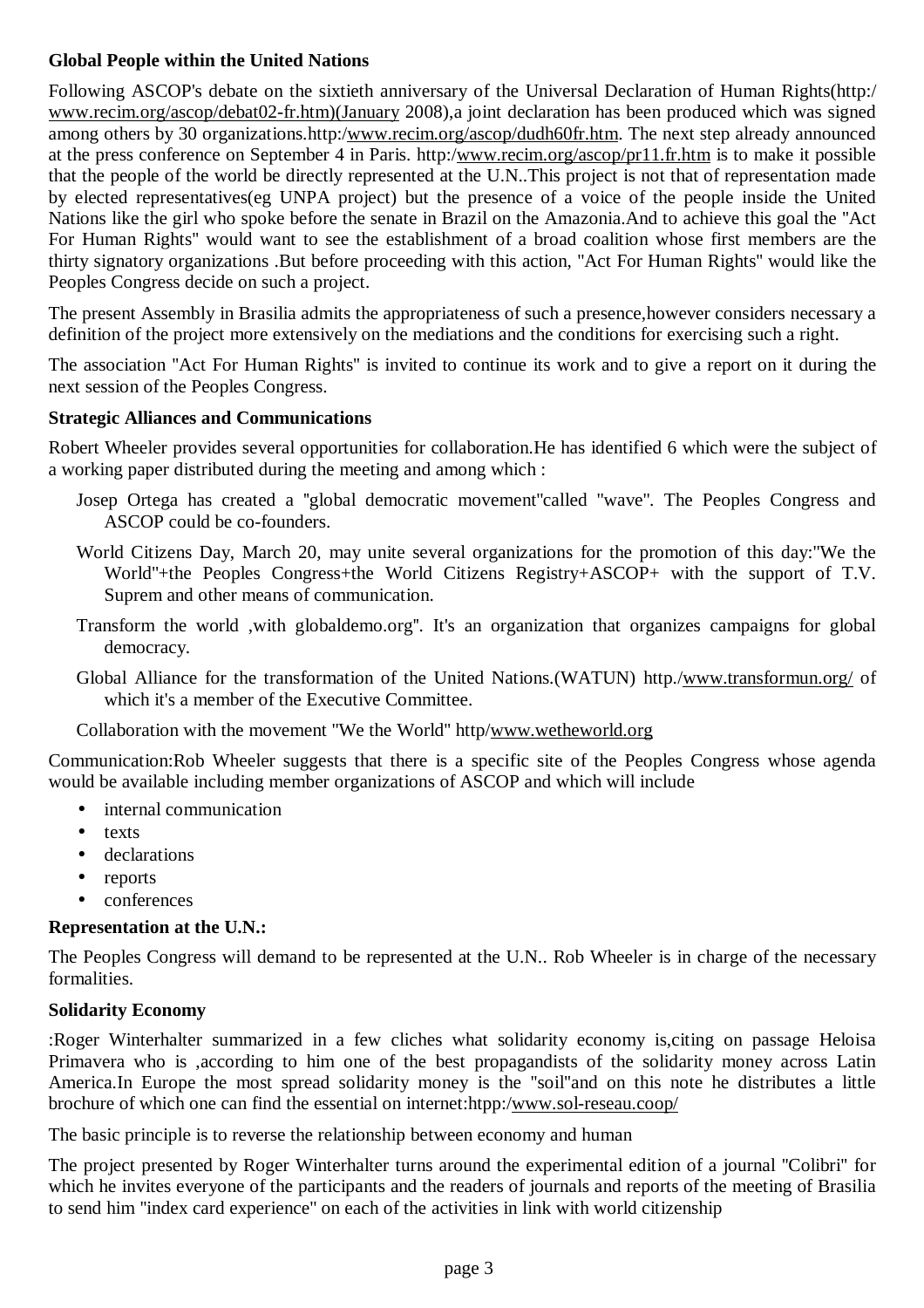Alan Bal suggests that these ''index card experiences'' could be the fruit of network workshops(Make-Together,-World Citizens)which summarizes the activity for the moment to a few exchanges on Facebook.

For more information about the solidarity economy, see ''synthesis of the ESS''(text available in pdf)

#### **AMIP**

The Mundialist Information and Press Agency must be recreated.This agency must unite all the mundialist informations,arouse them and ensure its dissemination.

#### **Statutory text:**

Adoption of Annexe 2 of the Peoples Congress Regulations

**Closure of the session**

====================

### **Part 2: report of the circumstances** by Ursula Grattapaglia

This event was canceled six days before beginning by initiative of the President Heloisa Primavera, therefore only a very small number of delegates decided nevertheless to be present.

#### **Elected delegates**

Peter Davidse, member of the Directory of the Peoples' Congress, Holland Rob Wheeler, member of the Executive Committee (E.C.) of the Peoples' Congress, USA Roger Winterhalter, member the E.C. of the CdP, France

Ulisses Riedel de Resende, member of the E.C. of the CdP, Brazil

Ursula Grattapaglia, member of the E.C. of the CdP, Brazil

Landing Niassy, Senegal

Vincent Peingnez, France

# **Members of the Consultative Assembly ASCOP of the CdP:**

Daniel Durand, Director ASCOP

Odile Durand, member ASCOP

Annick Bal, member ASCOP

Alain Bal, member ASCOP

Brigitte Winterhalter, member ASCOP

Stevens Chellum, member ASCOP

Erika Maillet, member ASCOP

Marie-Francoise Lamperti, member ASCOP (Agir pour les droits de l'homme)

Vanda Riedel de Resende, member ASCOP(Planetary Union)

Local **world citizens registered** in RECIM in Paris, participated the event and the debates:

Paulo Nascentes

Angela Nascentes

Giuseppe Grattapaglia (all speaking in esperanto).

Arrived for the event 13 world citizens, from 4 countries, representing the CDP and ASCOP, and 7 local members for a total number of 20.

The Organizing Committee composed of 5 persons (Heloisa Primavera, Ulisses Riedel de Resende, Vanda Riedel de Resende, Paulo Nascentes and Ursula Grattapaglia) was continuously at disposal during the event, except the president resigned on May 5. After the end of the event, between days 10 and 15 May, appeared informally the ex-president Heloisa Primavera, participating in the closing party, but without making any official statement on her resignation.

The elected delegates and members of ASCOP, decided to consider the event valid despite having been canceled because of an epidemic of swine influenza in the world. They considered the reason for the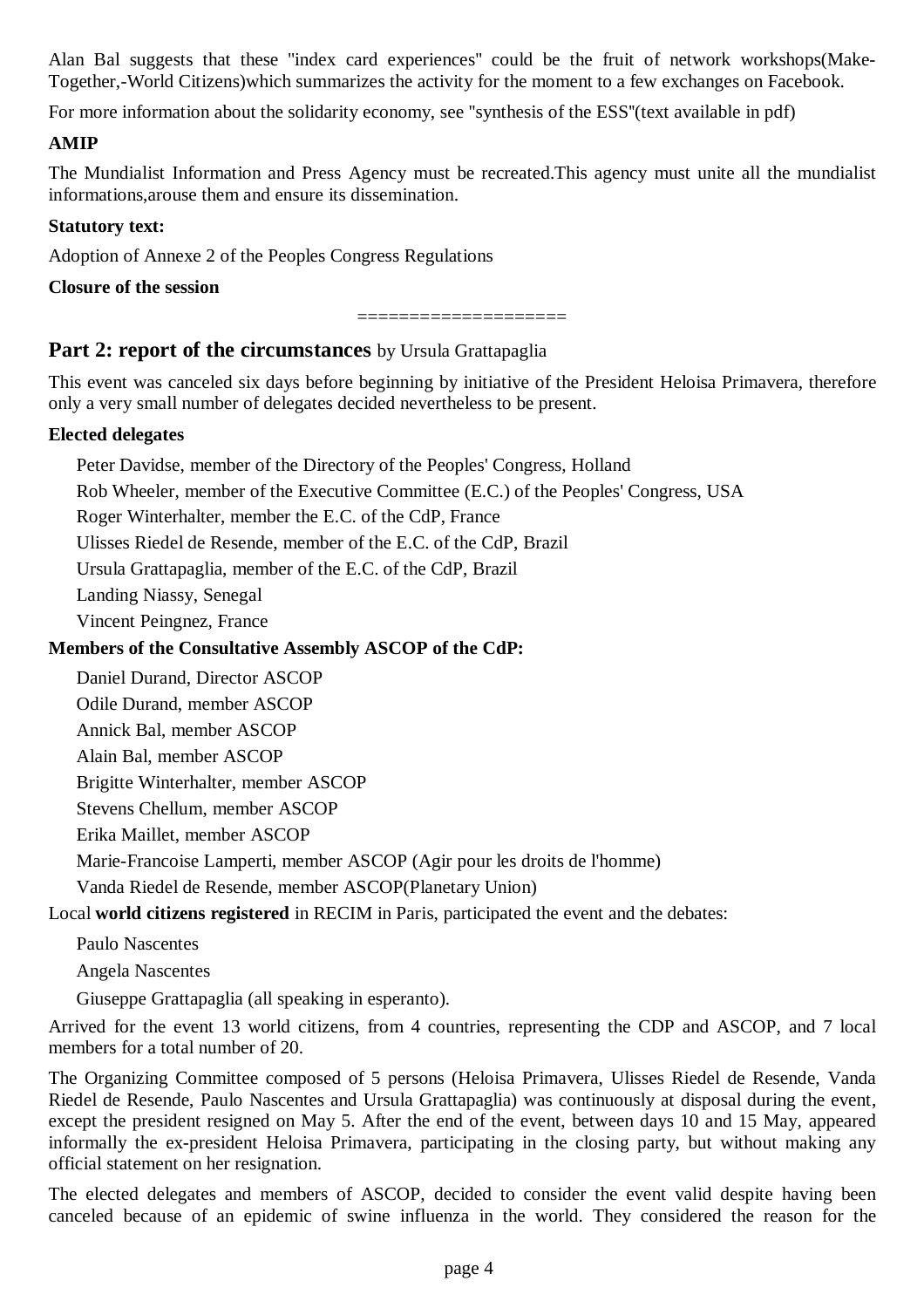cancellation insufficient, because of normal flu die each year more than half a million people in the world when this new form of flu so far resulted in less than one hundred dead.

Noting that from the four members of the Board was present only the Director of Finance, Peter Davidse, he took with consensus of all, the chair of the event, calling the former president Roger Winterhalter to participate in the direction of the work.

Ulisses Riedel, president of the Planetary Union and host of the event, gave the welcome to all with great cordiality, offering free hosting in the Resort PARAISO on EARTH, a farm 60 km from Brasilia. Beautiful souvenirs were exchanged between guests and hosts, when each was presented declaring his expectation for the meeting.

Accommodation and vegetarian food found only praise of the guests, and the staff was always present with courtesy and available anytime, day or night to resolve any problems.

The working hours of the CdP were daily between 9 and 13 hours, between 14:30 and 19 hours with a short break at 16 hours. The work totaled 32 hours of activities in 4 days, thus leaving even some time to visit the beauties of the place, waterfalls, temple of meditation, Tai Chi activities, singing at the bonfire. The closing party was memorable for sympathy and participation of all together.

We can conclude that despite a very limited participation, the meeting of delegates and the collaboration with ASCOP were well used, especially by creating a new strategy of work well defined between the members of the Executive Committee, which until then had not had the necessary guidance of the Board. ASCOP members mostly attended the meetings, especially in case of decisions for statements. All the time harmony reigned during the meetings. Several statements were made in common, which will be communicated soon.

On Wednesday, May 13, all participated in an excursion to visit Brasília, lunch at the headquarters of TVSUPREN where several interviews with delegates were programmed to be broadcasted via satellite and the other 40 channels of TVSUPREN in Brazil and South America.

A night in the Senate was an event in favor of environmental protection of the Amazon region. Our fellow delegate of the Peoples' Congress Muriel Saragoussi, as Executive Secretary of 600 Non-Governmental Organizations of Indigenous Peoples of the Amazon, made an important speech at the tribune of the Senate of the Republic and with the presence of hundreds of people in the Brazilian House of Parliament.

A statement of the CdP concerning environmental protection and water also will be published soon. The declarations of the Vice President Liliane Metz-Krencker with the endorsement of Joel Luegern and Bernard Chuzeville were analyzed and found full consent of those present as to be encompassed in the work.

The biggest problem about the Peoples' Congress, in recent years was obviously a lack of collaboration between the 9 members of the Board and Executive Committee. Since the components residing in various countries had not, for lack of experience, also no individual initiative, always waiting for guidance from the Presidency. Noting the situation, immediately were made concrete plans for activities of each member. Since the president Heloisa Primavera did not return on her decision to resign, must be required by Article 8.4 of the Statute of the Peoples' Congress, the vice president Liliane Metz-Krencker has to take the chair, and she may count on the great solidarity and cooperation of all members to finally achieve the goals, she and we all would like.

Understanding that the Secretary Marc Garcet, Belgium, has no condition to participate actively in his position in the PC, the assembly asked the member of the executive Roger Winterhalter, to be responsible for implementing the work of the Secretariat with any officer not being a delegate.

The member of the Board Peter Davidse will try to contact Foundations to acquire resources for a better functioning of the CoP, besides working with the registry of world citizens about the new elections in 2010 caring especially for the social importance and competence of the candidates. All members of the Executive Committee have a department set.

Rob Wheeler acts to strengthen strategic alliances with the UN and CONGO

Ulysses Riedel will be responsible for communication by television and web

Ursula Grattapaglia contacts all 45 delegates to enable them to collaborate.

Roger Winterhalter is organizing the meeting in Morocco and caring for the secretariat